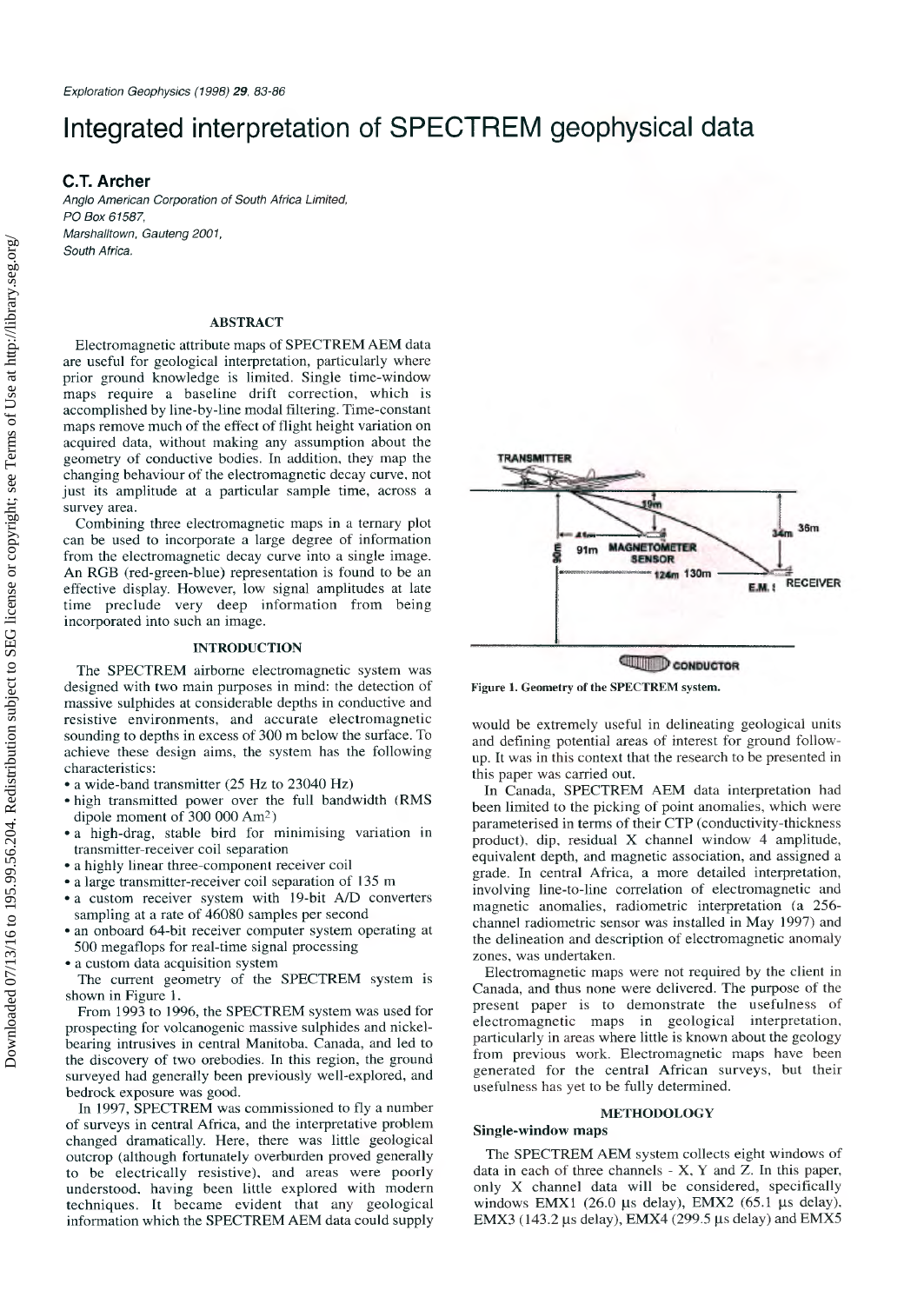

**Figure 3. Baseline drifts for SPECTREM AEM data (note: vertical scale differs from window to window).**

X PRIM

(612.0  $\mu$ s delay). Figure 2 shows a map of EMX4 data collected over a survey area in central Africa from May to July 1997.

One of the most obvious features of this map is the data striping, caused largely by electronic drift of the window's baseline, or zero-level value. This drift occurs on all data



Zero drift values - EMX3

**of the baseline drift values reported for EMX3 proved spurious in subsequent mapping, and were changed).**

windows, and varies from flight to flight, from line to line, and from data window to data window. Figure 3 shows a section of airborne record, in which the different baseline drifts for the X and Z data windows can be seen.

In order to correct for the X channel baseline drifts, a modal filter was applied to the data in each of windows EMX3 to EMX7 (EMX1 and EMX2 amplitudes have sufficient dynamic range to be little affected by changes in their baseline levels). The baseline drift for each window along each flightline was assumed to be constant, and was defined as the most common (mode) data value recorded on the interval [-10000 ppm, 10000 ppm] for that window along that line.

In the modal filtering process, the appropriate baseline drift (as defined above) was subtracted from each data value along the flight-line. This modal filtering procedure should be compared with the levelling procedure illustrated in Figure 4 of Vaughan (1985).

The baseline drift values applied to EMX3, EMX4 and EMX5 for the presented dataset are shown in Figure 4. Note that for the SPECTREM system, signal amplitudes are reported in parts per two thousand (pp2t), where the peakto-peak amplitude of the primary square waveform is defined as 2000 pp2t.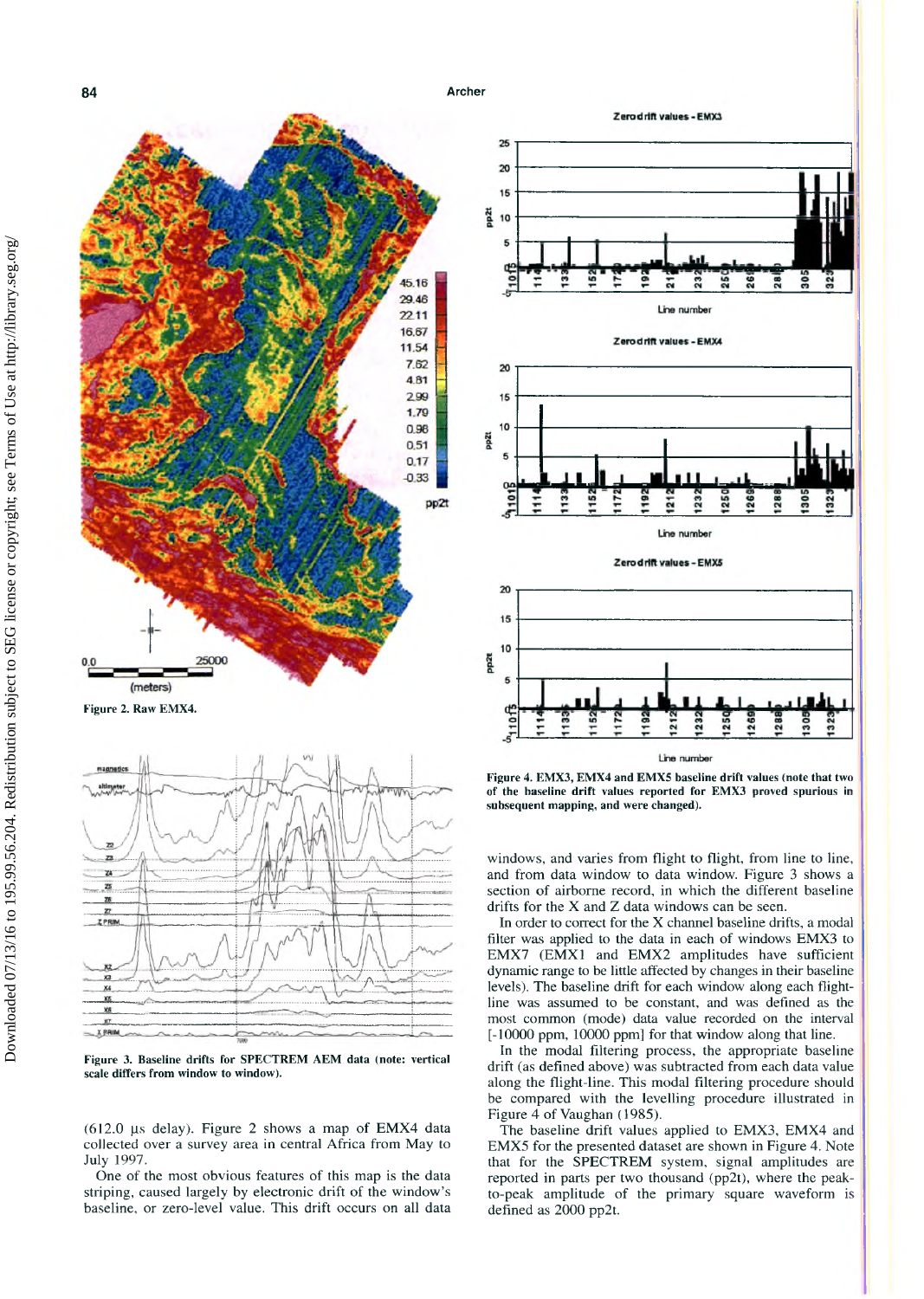

Figure 5 is the baseline drift-corrected map for EMX4, and dem onstrates the substantial improvement in map coherence achieved by modal filtering.

## **Time-constant maps**

A better indication of an area's electromagnetic character can be obtained from a time-constant map than from a single-window map. This is because effects of flight height variation are largely removed from the map (without making any assumption about the geometry of conductive bodies), and the behaviour of the electromagnetic decay curve with time, and not just its instantaneous amplitude, is being mapped.

Using the basic equation for the changing amplitude of an exponentially decaying electromagnetic signal with time:

$$
A = A_0 e^{-t/\tau},
$$

where *A* is the amplitude of the EM signal at time  $t$ ,  $A_0$  is the amplitude of the EM signal at time  $t=0$  (i.e., the inductive limit amplitude), and  $\tau$  is the time-constant of the EM decay, we solve for  $\tau$  by considering the above equation at two arbitrary times  $t_1$  and  $t_2$ :

$$
\tau = (t_2 - t_1) / \ln(A_1/A_2).
$$

Thus, the time-constant of the decay can be determined from the EM signal amplitudes in two windows of known delay times on that decay (Leggatt, pers. comm.).



**Figure 5. Zero drift-corrected EMX4. Figure 6. Time constant map derived from EMX2 and EMX4.**

Figure 6 shows a time-constant map derived from the baseline drift-corrected electromagnetic signal amplitudes measured in windows EMX2 and EMX4. The null values and noise in this map are due largely to very low window amplitudes and the presence of environmental (turbulence, altitude and/or spheric) noise.

## **Ternary maps**

Plotting three maps against one another in RGB (redgreen-blue) space is a technique commonly exploited in viewing radiometric and Landsat TM datasets. The technique can be applied to AEM data to give a more comprehensive picture of the conductivity structure of a survey area than is possible from either a single-window map or a two-window (e.g. time-constant) map. In Figure  $7$ , red, green and blue indicate high amplitudes for baseline drift-corrected EMX1. EMX3 and EMX5 respectively. White areas in the image correspond to high amplitudes recorded in all three windows simultaneously; black areas conversely.

In the dataset presented in this paper, younger sediments on the western and eastern margins of the survey area overlie repeatedly thrusted basement. The arcuate conductive feature to the south is probably a sliver of young sedimentary material; the resistive kidney-shaped feature in the north of the survey area has yet to be explained.

To optimise the electromagnetic information shown in a ternary image, data maps used should be as widely timeseparated from each other as possible. For the present dataset, the EMX6 and EMX7 signal amplitudes were too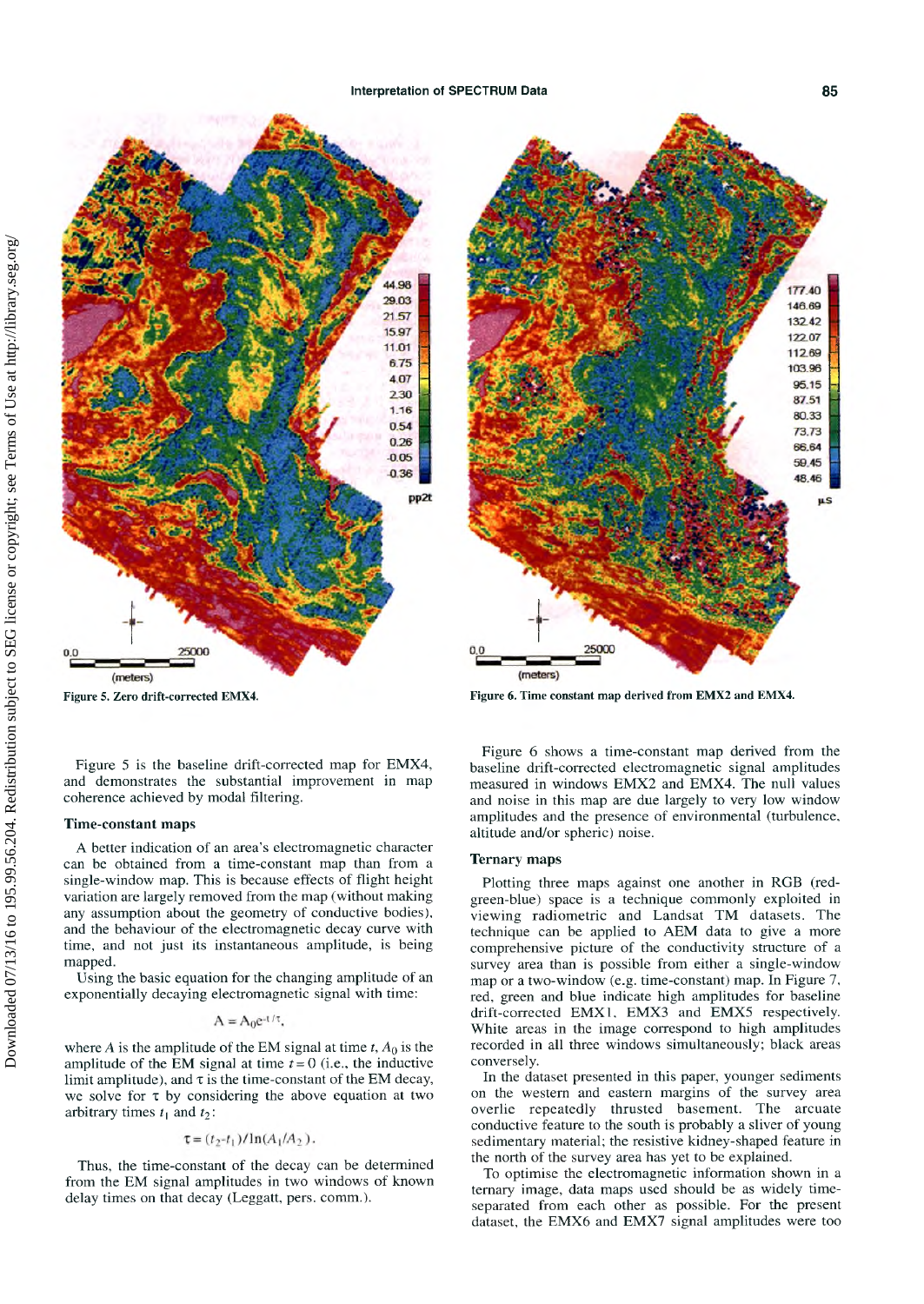**CONCLUSIONS** 

In order to use SPECTREM electromagnetic data maps for geological interpretation, it is first necessary to apply a correction to each data window for baseline drift, which varies from window to window and from survey line to survey line. This correction can be made by subtracting the mode signal amplitude recorded in a given window on a given line from all the signal amplitudes recorded in that window on that line. A substantial improvement in map coherence is achieved by applying this correction.

Time-constant maps can be generated by applying a simple formula to the ratio of electromagnetic signal amplitudes obtained in two data windows. Time-constant maps are a more accurate representation than single-window maps of an area's electromagnetic character, because effects of flight height variation have been largely removed (without making any assumption about the geometry of conductive bodies), and the behaviour of the electromagnetic decay curve with time, and not just its instantaneous amplitude, is being mapped.

Using ternary images, the changing behaviour of the electrom agnetic decay curve across a survey area can be effectively mapped, and used in geological interpretation, although low signal amplitudes at late time preclude very deep information from being effectively incorporated into such images.

#### **ACKNOWLEDGMENTS**

To my work colleagues, and especially Phil Klinkert, I owe a debt of gratitude for constructive com ments received in the preparation of this material.

## **REFERENCES**

Vaughan, C., 1985, Preprint - Computerized analysis of airborne transient EM data. A-Cubed Inc.: file 2107.

**Figure 7. EMX1 vs EMX3 vs EMX5 ternary map.**

low (i.e. the data were too noisy) to yield sufficiently coherent maps for ternary plotting, and thus EMX1 vs EMX3 vs EMX5 was used, with a resultant partial loss of late-time information in the ternary image.